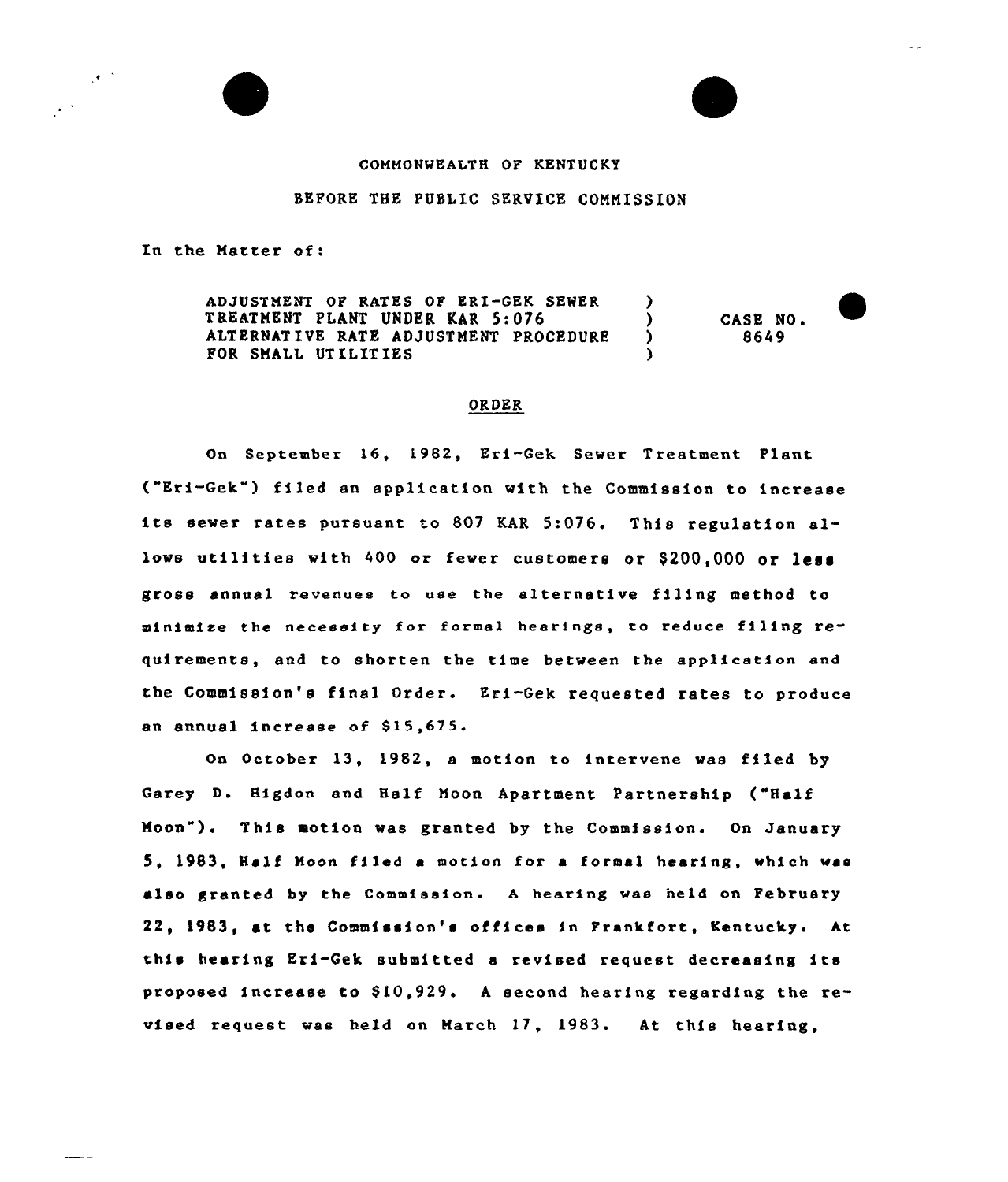Eri-Gek submitted additional revisions to reflect rates based on plant design criteria rather than a flat rate as originally proposed. According to Eri-Gek these new rates would produce annual revenues of \$50,954, an increase of \$10,792 over test period revenues of \$40,162. In this Order the Commission has allowed an increase of S7,000.

#### TEST PERIOD

Eri-Gek submitted financial exhibits for the 12 months ending June 30, 1982. Pursuant to 807 KAR 5:076 the most recent calendar year's Annual Report on file w1th the Commission is the standard financial test period upon which the Commission bases its determination. However, the Commission has accepted the <sup>12</sup> months ending June 30, 19S2, as the test period in this matter because the exhibits filed are in order and are representative of current operating conditions.

#### VALUATION METHOD

Eri-Gek proposed and the Commission has accepted the operating ratio method as the basis for determining revenue requirements in this matter. The Commission has used this method in determining revenue requirements for most sewer utilities under its )urisdiction for the past several years and finds the results have been ressonable and fair to both utilities and ratepayers. Therefore, the Commission, after consideration of various methods, will use the operating ratio method calculated as follows:

Operating Ratio  $\frac{0 \text{perating Expenses} + \text{Depreciation} + \text{Taxes}}{Gross Revennes}$ 

 $-2-$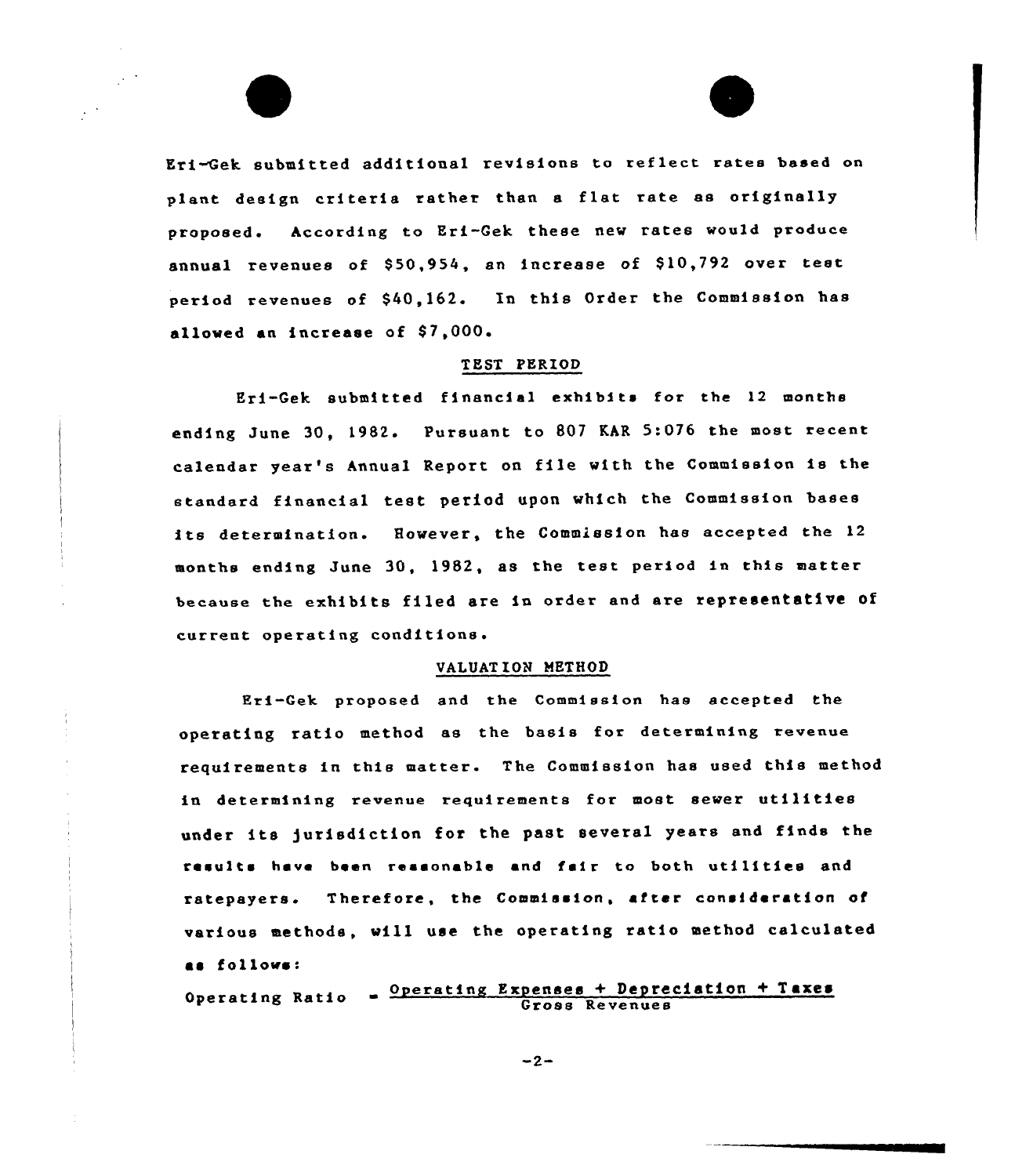#### REVENUES AND EXPENSES

Eri-Gek had net operating income of S3,155 for the test period. In order to reflect current operating conditions, Eri-Gek proposed numerous adjustments to expenses resulting in adjusted net operating income of \$1,957. The appropriate level of net operating income as determined by the Commission is \$ 3,233.

The Commission has accepted Eri-Get's pro forms revenues and expenses with the following adjustments:

### Excess Capacity

In response to an information request  $\frac{1}{n}$  Eri-Gek stated that the capacity of the system is 200,000 Gallons Per Day ("GPD"). At the February 22, 1983, hearing Eri-Gek presented testimony that the present maximum demand level on the system is 165.000 to 175,000 GPD.  $\frac{2}{1}$  In testimony presented at the March 17, 1983, hearing, Eri-Gek filed a statement which showed that based on the design criteria of the Louisville and Jefferson County Department of Public Health Eri-Gek's capacity should be 169,400 GPD. Because the amount over and above the 169,400 CPD specified by the design criteria is not presently required, and in fairness to all parties concerned, the Commission is of the opinion that the costs associated with this excess capacity should be shared equally by the owners and the ratepayers. Accordingly, the Commission has reduced Eri-Gek's operatin expenses by \$900.  $\frac{3}{4}$ 

 $-3-$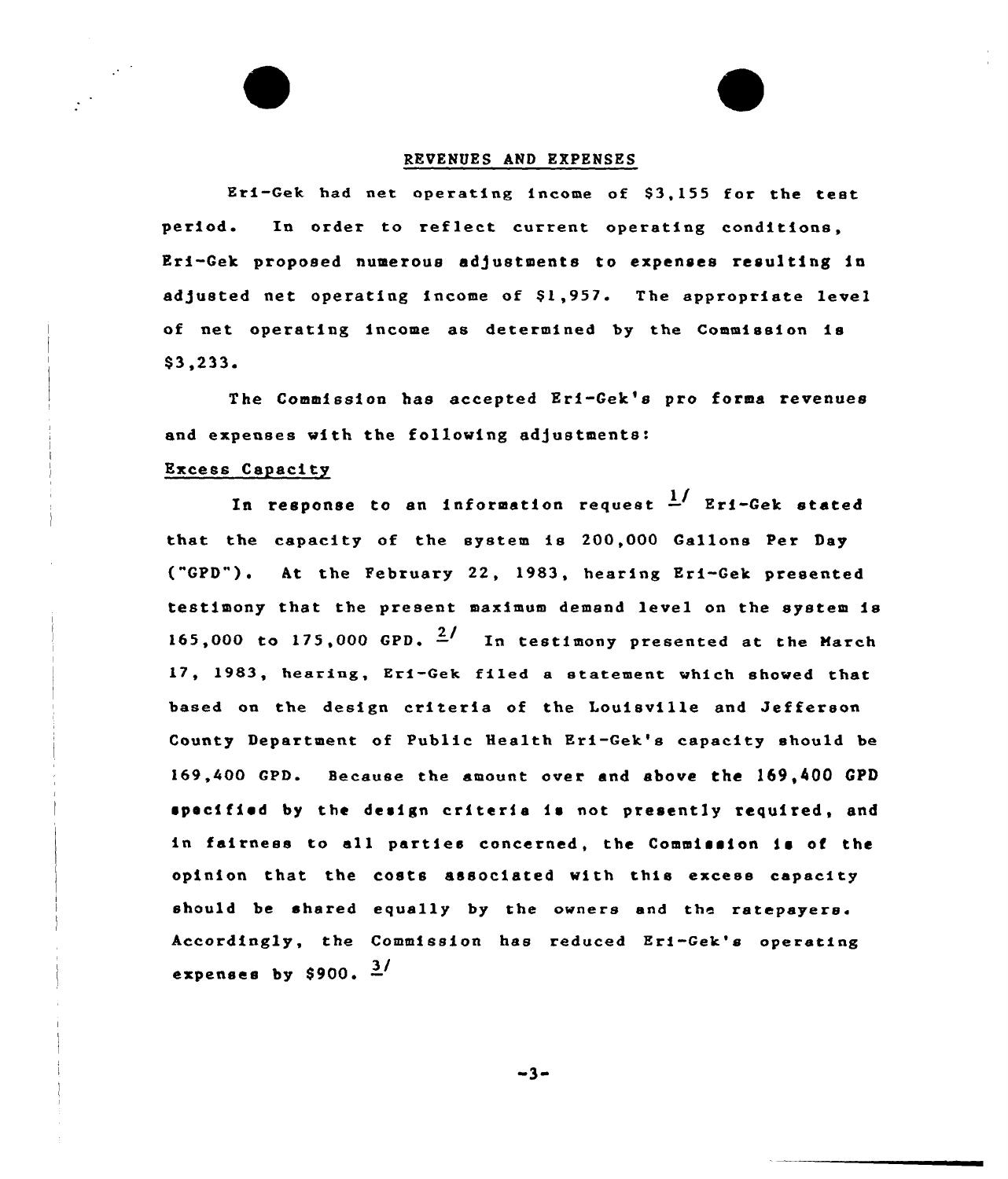#### Rate Case Expense

The level of rate case expense incurred herein is far in excess of the amount considered reasonable by this Commission for a rate case of this complexity. The Commission will accept the actual costs incurred of \$7,123 amortized over 3 years because of the number of hearings held in this case (an annual cost of \$ 2,374 and a reduction of Eri-Gek's proposed operating expenses of \$376) but advises Eri-Gek that future rate case expenses should be kept much below the level accepted herein, and that failure to adhere to this advice could result in the disallowance of a large portion of these expenses.

#### Interest Expense

Eri-Gek proposed to increase expenses by \$1,558 for interest due on a note payable of \$17,315 at a 9 percent annual interest rate. In response to an information request,  $\frac{4}{7}$  Eri-Gek stated that no note and no interest terms existed and that the funds in question were actually loans from the owners of Eri-Gek, which were used to pay ongoing operating expenses. Because these loans from the owners are in effect equity capital, which is compensated through the operating ratio, and moreover, because the rates granted herein should provide sufficient revenues to pay ongoing operating expenses, the Commission has disallowed this adjustment.

Therefore, Eri-Gek's test period operations are adjusted as follows:

 $-4-$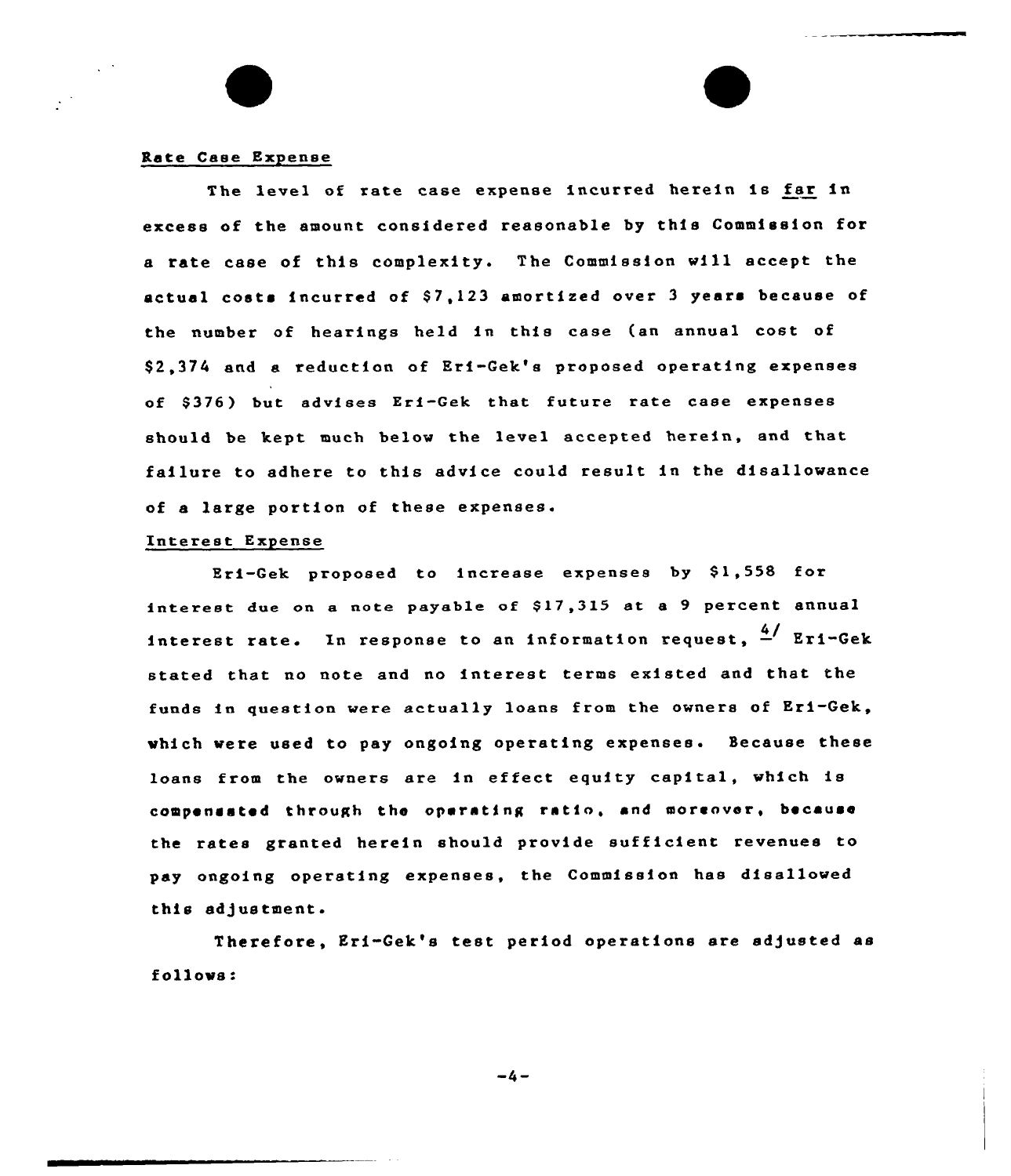|                      | Eri-Gek Proposed | Adjustments | Adjusted |
|----------------------|------------------|-------------|----------|
| Operating Revenues   | \$40,162         | $-0-$       | \$40.162 |
| Operating Expenses   | 38,205           | (1, 276)    | 36,929   |
| Net Operating Income | 1,957            | 1.276       | 3,233    |
| Interest Expense     | 6,755            | (1,558)     | 5.197    |
| Net Income           | \$(4.798)        | 2,834       | (1.964)  |

E

#### REVENUE REQUIRENENTS

The Commission is of the opinion that a fair, just and reasonable operating ratio is <sup>88</sup> percent in that it vill permit Eri-Gek to pay fta operating expenses, service its debt end provide a reasonable return to its owners. Therefore, the Commission is of the opinion that Eri-Gek is entitled to increase its rates to produce total revenues of  $$47,162 \frac{5}{ }$  for an increase in revenues of \$7,000.

## RATE DESIGN

Eri-Gek proposed to revfse the rate structure from <sup>a</sup> 2 customer classification flat rate design to <sup>e</sup> 7-customer classification flat rate design based upon plant design criteria. The present rate structure needs revision because of the different types of customers receiving service. However, the use of plant design criteria is not the most equitable method of revising the rate structure in this case. While the use of plant design crfteria is a valid and useful tool to estimate the projected usage by typical customers when designing <sup>a</sup> treatment plant, it is at best an estimate and should be relied upon when actual usage records ere not available. Actual usage records are available for the various addresses served by  $Er1-Gek.\frac{6}{r}$  Therefore, the 7-customer classification flat rate design rate structure in Appendix A is based upon actual usage records in conjunction with

 $-5-$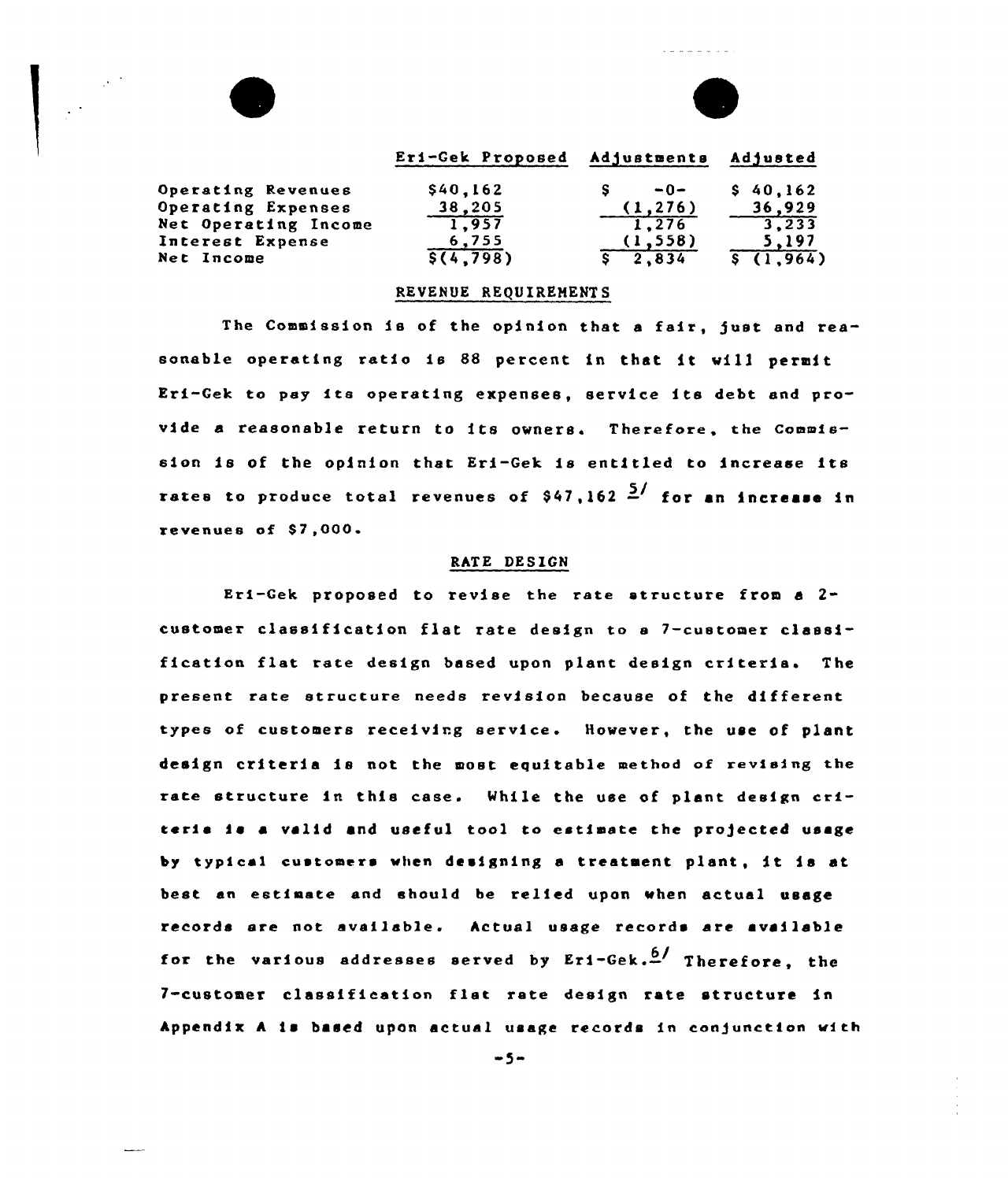the plant design criteria submitted. The small commercial, YMCA and residential rates are based entirely on actual usage while the 1, 2, and <sup>3</sup> bedroom apartment, condominium, laundry facility and swimming pool rates are baaed on the total actual usage by these customers prorated among the various classifications of customers using plant design criteria.

#### SUMMARY

The Commission, after consideration of the evidence of record and being advised, is of the opinion and finds that:

1. The rates proposed by Eri-Gek are unfair, unjust and unreasonable in that they would produce revenues in excess of those found reasonable herein and should be denied.

2. The rates in Appendix <sup>A</sup> are the fair, just and reasonable rates to charge for sewage service rendered by Eri-Gek in that they will permit Eri-Gek to meet its operating expenses and provide <sup>a</sup> reasonable return to its owners.

IT IS THEREFORE ORDERED that the rates proposed by Eri-Gek be and they hereby are denied.

IT IS FURTHER ORDERED that the rates in Appendix <sup>A</sup> are the fair, just and reasonable rates for Eri-Gek Sewer Treatment Plant to charge tor sewage service and are hereby approved for service rendered on and after the date of this Order.

IT IS FURTHER ORDERED that Eri-Gek shall file with this Commission within 30 days of the date of this Order its tariff sheets setting forth the rates approved herein.

the contract of the contract of the contract of the contract of the contract of the contract of the contract of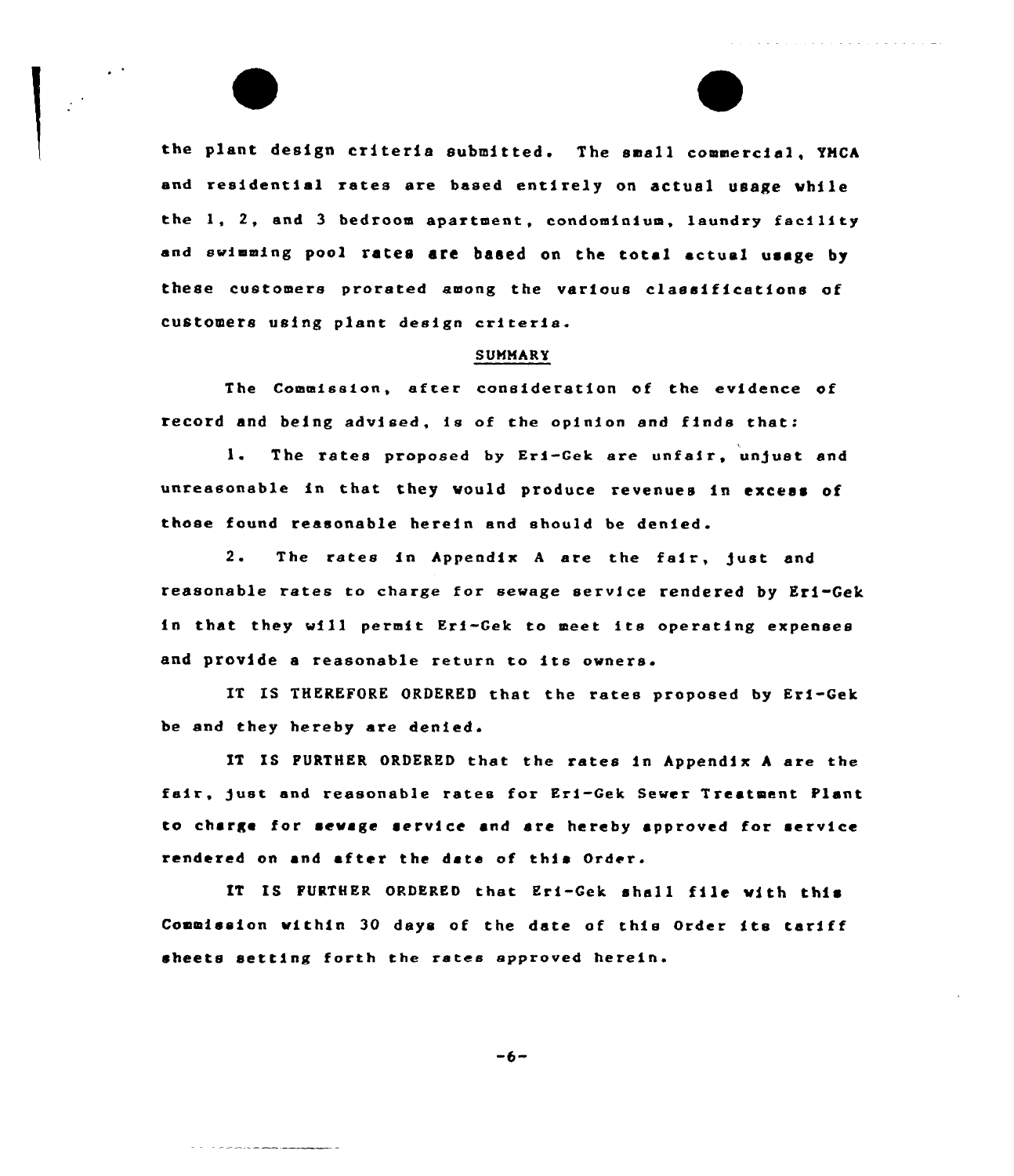

 $\mathcal{F}^{\pm}$ 

 $\ddot{\cdot}$ 



**START OF BUILDING** 

# Done at Frankfort, Kentucky, this 23rd day of May, 1983.

PUBLIC SERVICE COMMISSION

 $\overbrace{\text{Chapter man}}$ 

Vice Chairman

Commissioner

ATTEST:

Secretary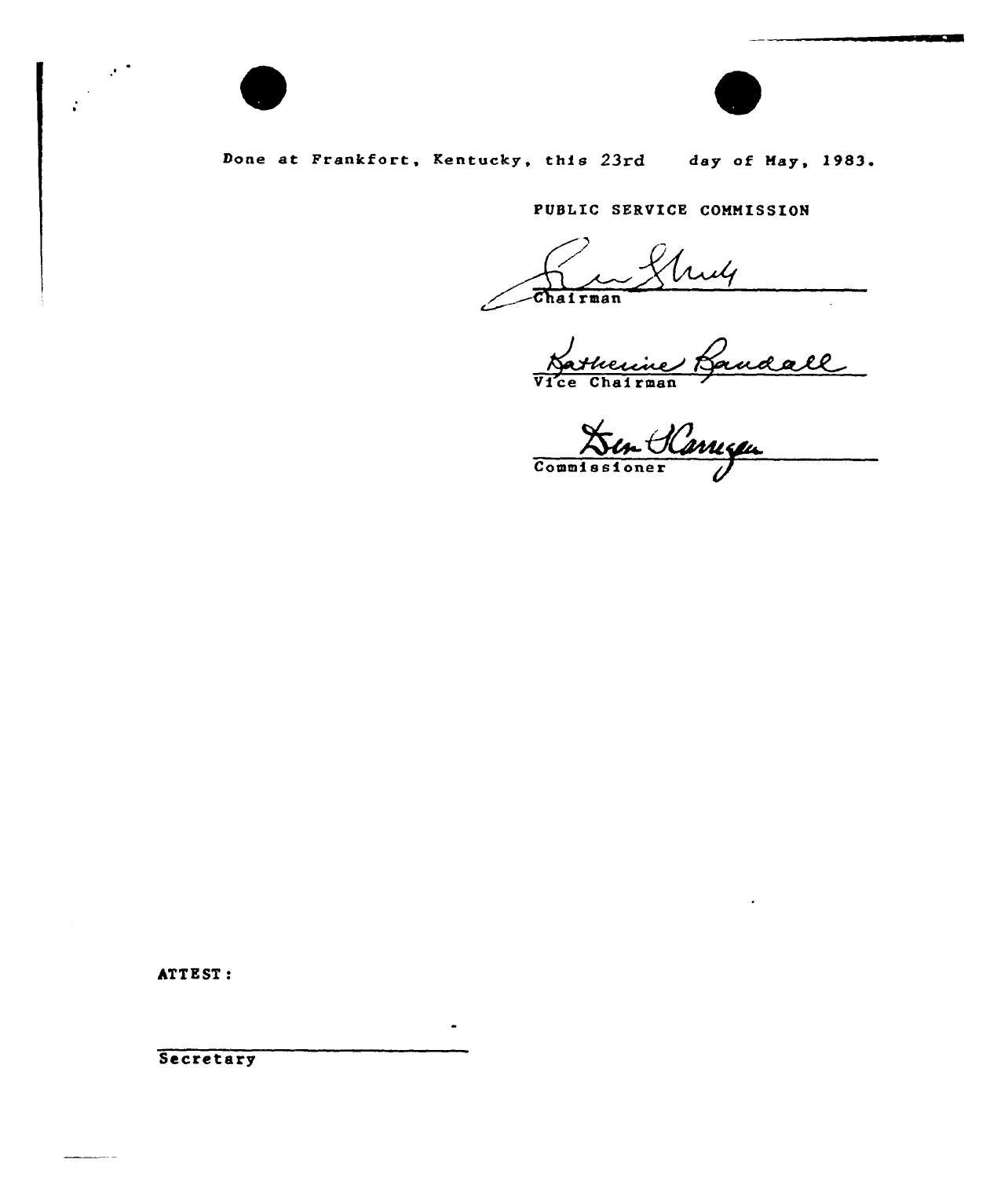#### FOOT NOT ES

1/ Response filed 11/10/82, item 5.

 $\mathop{!}\nolimits$ 

 $\bar{\psi}$  $\mathfrak{f}$ 

 $\bar{\mathrm{i}}$ 

 $\bar{\lambda}$  $\cdot$   $\frac{1}{2}$ 

2/ Testimony of Albert Altieri, February 22, 1983, page 51.

3/ Depreciation Property Taxes Interest Book Amount Excess Capacity\*  $$ 6,071$ 504 5,197 \$ 11,772 .0765 .0765 <sup>~</sup> 0765 Ad) us tment \$ 464 39 397 \$ 900

 $*200,000$  GPD - 169,400 GPD = 30,600 GPD + 200,000 GPD =  $.153 + 2 = .0765.$ 

4/ Response filed ll/10/82, item 8.

- $5/$  \$36,929 (Operating Expenses)  $\div$  .88 = \$41,965 + 5,197  $(Interest$   $Expense) = $47,162.$
- 6/ Response filed 12/1/82, Exhibit VI.